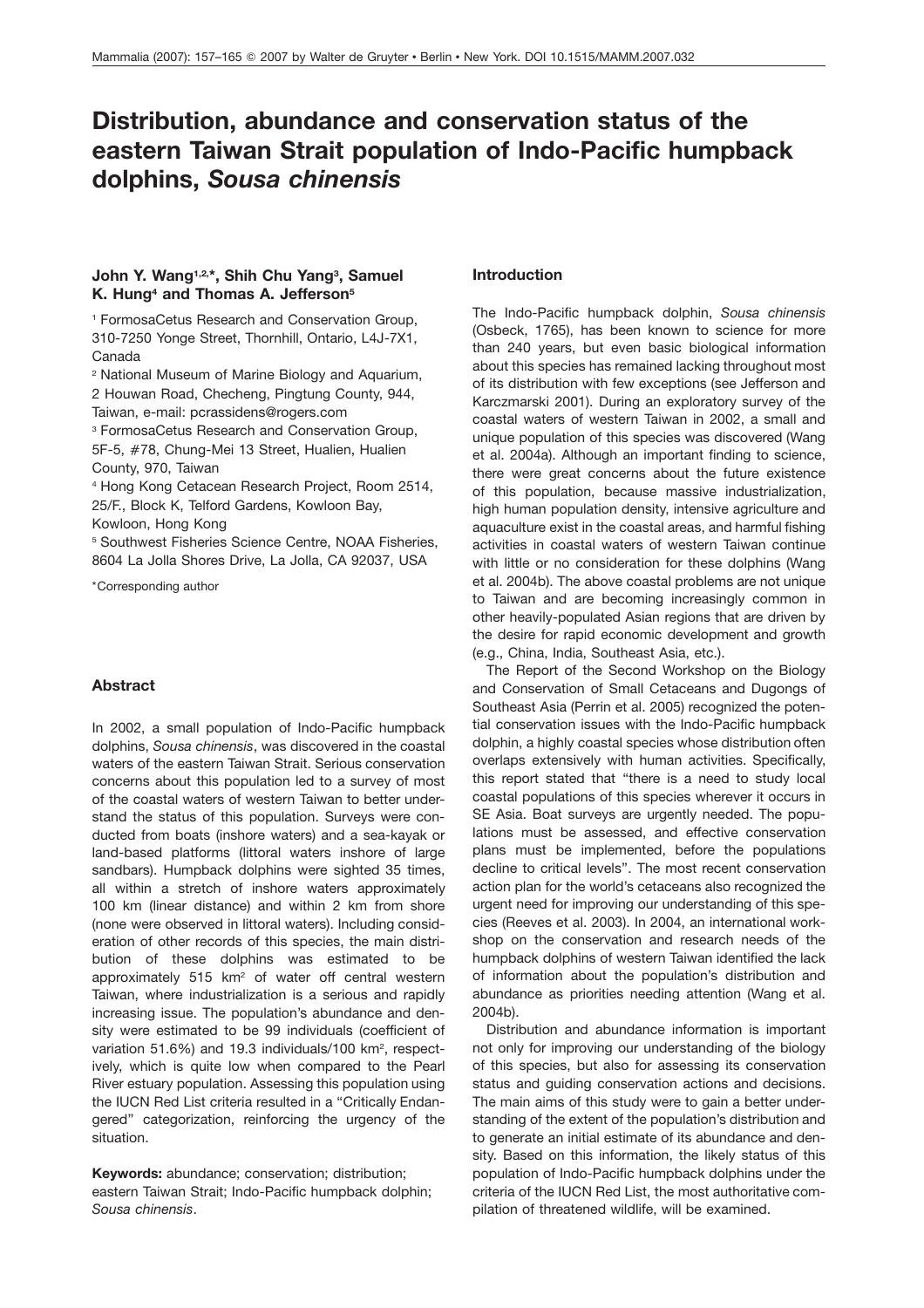#### **Materials and methods**

The coastal waters from Fuguei Cape to just north of Kaohsiung City (Figure 1) and the littoral waters of Changhua County were surveyed for cetaceans by observers onboard fishing boats, on a sea-kayak or from land-based observation sites (the latter two platforms being used mainly for surveying the littoral waters of central western Taiwan, where deep-drafted survey vessels could not be employed safely or effectively). Surveys were conducted between early April and early August in 2002 to 2006, the months when the weather and marine conditions are generally the calmest.

#### **Shipboard surveys**

The inshore and offshore waters of western Taiwan (from Fuguei Cape to just north of Kaohsiung City; Figure 1) were surveyed in 2002 (June), 2003 (April) and 2004 (May and June). The surveys were conducted from either a 16-m long fishing raft made of plastic pipes (a unique local vessel) or a 19-m long fibreglass fishing boat, travelling at a targeted speed of between 12 and 20 km/h. A minimum of two observers searched the waters using binoculars ( $8\times$  and  $10\times$  magnification) and unaided eyes from sighting platforms that were 3.0–3.5 m above the sea surface (observer eyes were between approximately 4.5–5.0 m above sea level, depending on observer height and whether they were sitting or standing during the search).

Due to the distance between ports with sufficient water depth for vessels to enter and exit, the track lines of the surveys were more or less parallel to the shoreline rather than the preferred line-transect survey design of having tracks being diagonal or perpendicular to the shoreline (Buckland et al. 2001). The present design was required to allow the survey vessels to cover water between ports, while still being able to enter ports at night. Surveys were separated into "inshore" tracks  $(<$ 3 km from shore) and "offshore" tracks  $(>3$  km from shore). In general, "inshore" tracks varied from 1 to 2 km from shore, the actual distance depended upon safe water depth (and



**Figure 1** Map of the study area with survey track lines and area divisions. The short broken thick lines represent the boundaries of each of the northern, central and southern divisions. The inset map shows the area represented in this Figure (box with solid line) and in Figure 2 (smaller box with broken line).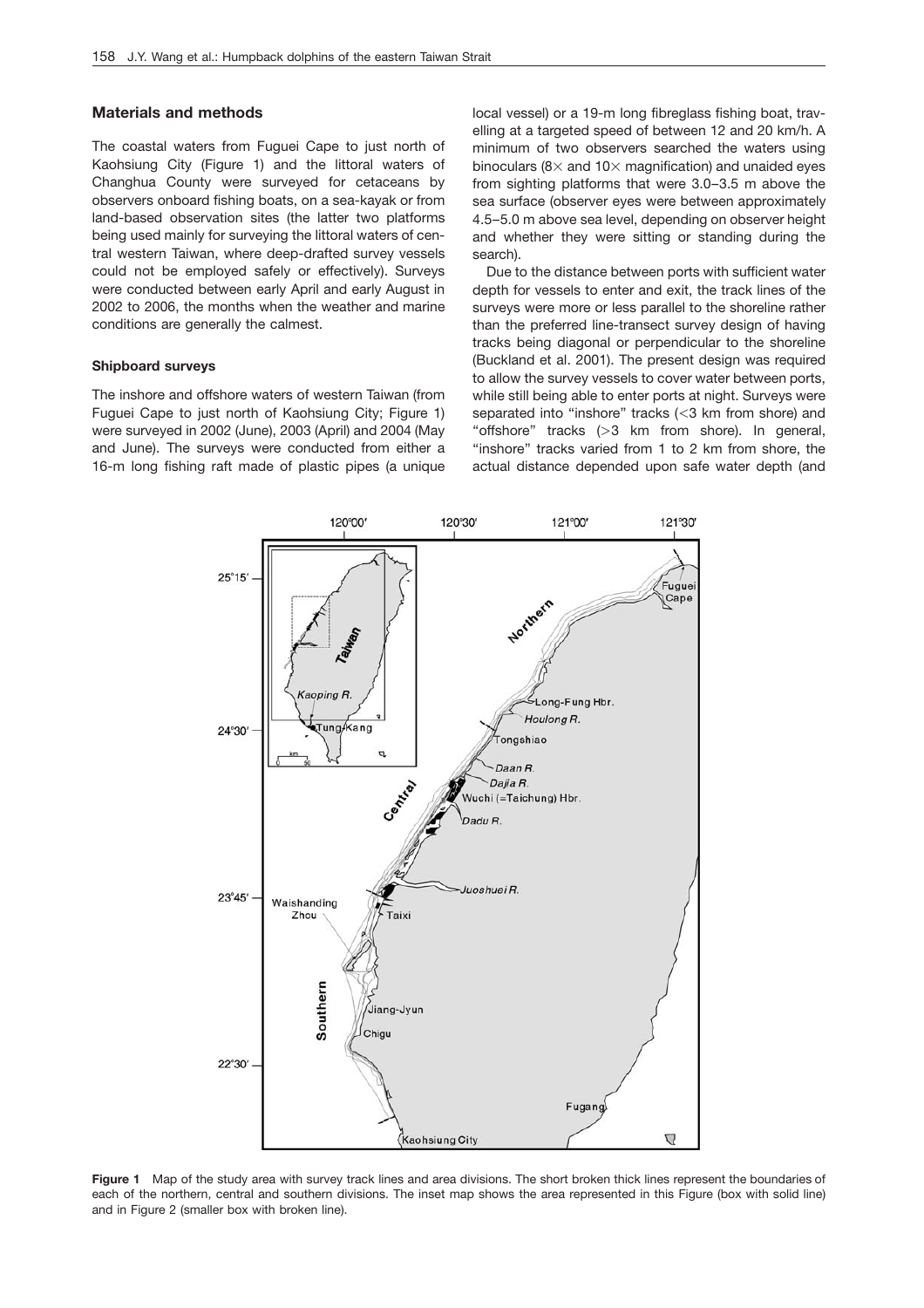thus bathymetry and tidal phase were factors) for the survey vessel.

Observers conducted the surveys with each searching a quadrant covering of  $90^\circ$  of arc from the centreline to the side of the boat. Observers often searched to approximately  $5-10^{\circ}$  past the centre line into the opposite quadrant and infrequently, the waters from the side to behind the boat would also be scanned quickly (however, sightings made from the side to behind the boat were not included in the abundance estimation analyses). Most of the search effort was focused on the centre line to approximately  $30^{\circ}$  of each side of the boat.

Standard survey information was recorded each time the survey vessel changed course, when dolphins, seabirds or fishing vessels and gear were observed, when marine or weather conditions changed noticeably or at approximately 20 min intervals if no events had been recorded. The information collected included: date, time, geographic positions (determined using handheld global positioning systems – Garmin GPS MAP76, Magellan GPS 2000 or Magellan Colortrak GPS), species observed, number of individuals, number of mother-calf pairs, sighting angle, distance of animals from the boat, direction and speed of travel, behaviour, sea surface temperature (when possible), water depth (when possible and using an echo-sounder), and atmospheric and marine conditions. Sighting distances were estimated by observers of which two of three observers were trained previously with laser range finders. Observers also ''calibrated'' distance estimates with each other and by comparing estimates with measured (using geographic positions) distances from fixed objects at sea or landmarks along the coastline (e.g., navigational markers, end of long jetties) to the boat. Sighting angles were estimated to  $10^\circ$  intervals with the aid of a small angle-board or protractor.

When dolphins were sighted, all data were recorded prior to departing from the track line to photograph the dolphins. Photographs were taken of as many individuals as possible, if the dolphins were approachable and tolerated our presence, before returning back to the track line to continue with on-effort search. The time spent photographing the animals was not included as on-effort search.

#### **Surveying littoral waters**

Due to the shallowness of the waters, expansive mudflats (exposed at and near low tide) and the amount of oyster mariculture structures, the littoral waters inshore of sandbars of Changhua County between Dadu and Joushuei rivers (approximately 80 km in linear distance; Figure 2) could not be surveyed using the fishing vessels above. Instead, these waters were surveyed from a seakayak and several land-based observation points.

**Sea-kayak surveys** These surveys were conducted from mid-July to early August in 2005 by two observers in a 5.5-m Seaward tandem sea-kayak and travelling between 3 and 5 km/h. Given the narrowness of the study area (width only approximately 500–2000 m at high

tide and less at low tide) and the extensive oyster culturing structures present, it was not possible to preset transect lines that could be followed effectively. Instead, the kayak travelled through almost all waters where water depth permitted. The water depth was less than 1 m (often less than 0.5 m) throughout most of the study area between late ebb and early flood (note: the tidal difference between low and high tide can be over 5 m in this region).

The kayak was launched near land-based observation platforms B, D, H, N, G, J and K (Figure 2). For safety reasons, most trips were conducted during calm conditions (Beaufort Sea State  $<$ 3) and when the tide was at or near low slack, so hazardous structures that are submerged during other tidal phases were visible. Between some sandbars, deeper water channels allowed passage from littoral to open inshore waters. However, breaking waves adjacent to these narrow channels generally made it dangerous to transit through, so observers in the kayak infrequently ventured beyond the sandbars.

Observers searched for dolphins using unaided eyes (observers' eyes were approximately 1 m above sea level). Standard survey information (as above) was recorded, but water depth was determined using a kayak paddle with graduation marks.

**Land-based observations** From 14 July to 3 August 2005 and 25 to 26 June 2006, land-based observations were also conducted to complement the sea-kayak surveys of the littoral waters, when at-sea surveys could not be conducted effectively or safely.

A total of 14 platforms, located roughly equidistant from each other (Figure 2), were selected for their view coverage of the study area. The height above sea level of the platforms varied from 2 to 10 m (depending on the tidal phase) and observers' eyes were approximately 1–1.5 m higher. For each observation period, 30 min of search time was planned, but was shortened if weather or marine conditions were poor and increased if dolphins were sighted (however, the time spent observing dolphins after they were initially detected was not included in the determination of search effort). Humpback dolphins have short dive times lasting less than 5 min and usually less than 1 min (Jefferson 2000); therefore, 30 min should have been adequate time for two observers to thoroughly search the area within 1–2 km of the platforms for dolphins. Search was only conducted in daylight hours, when the Beaufort Sea State was 3 or less, and when there was little to no rain. Observers used binoculars (8 $\times$  and 10 $\times$  magnification), a 20–60 $\times$  magnification spotting scope mounted on a tripod and unaided eyes to search for and to observe the dolphins. Two observers searched during each observation period, with the exception of one period where there was a single observer. The data recorded included: date, time, observers, weather and marine conditions, visibility, fishing gear, the position, type and travel direction of water craft, dolphin sightings, number of dolphins, characteristics of the dolphin group and their behaviour (similar to above). The distance of the dolphins from the observation platform was based on the observers' experience and landmarks (e.g., the end of long jetties that are per-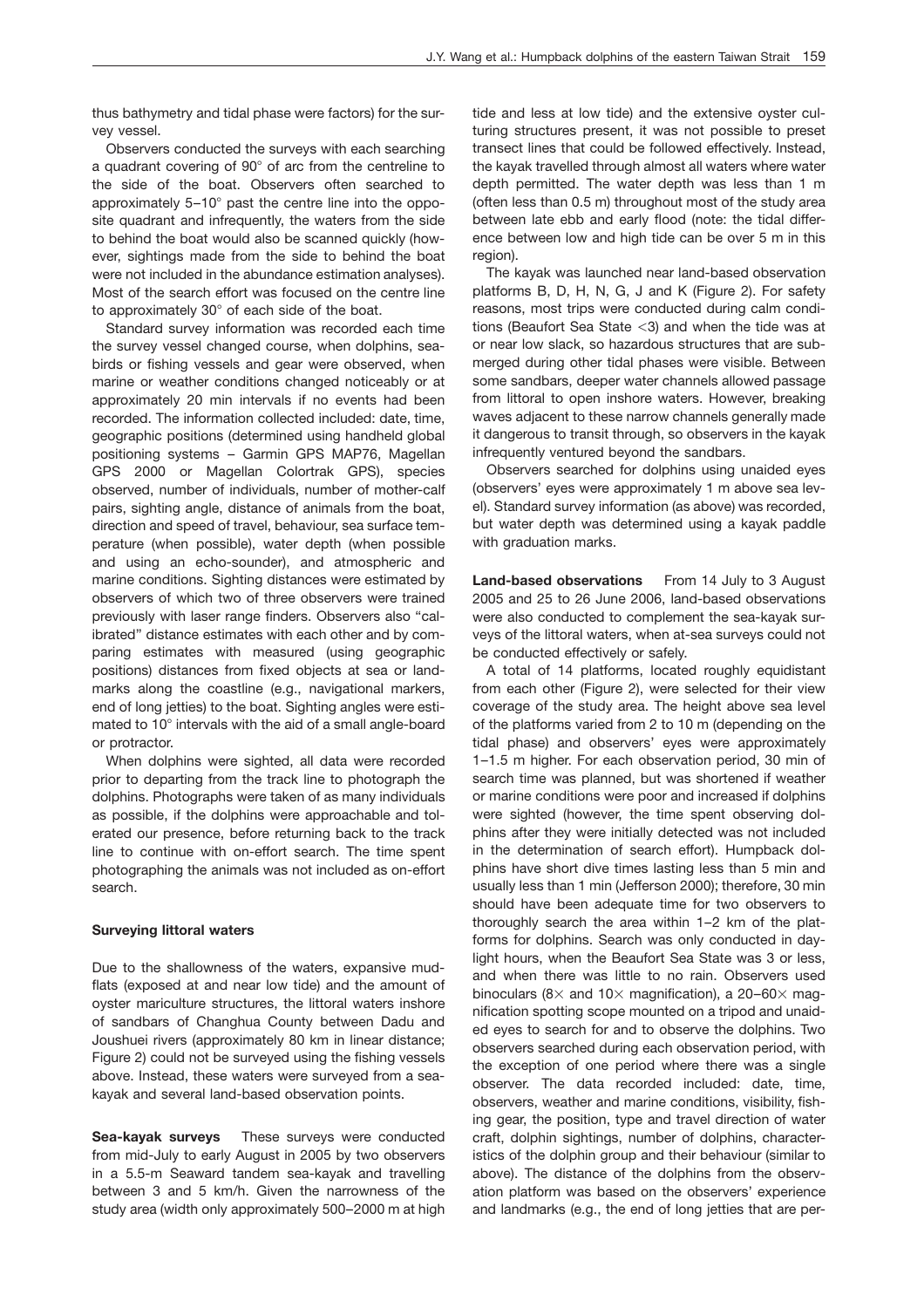

**Figure 2** Close-up of the coastal waters of central western Taiwan (black polygons represent reclaimed land; dark patches in the coastal waters between Dadu and Joushuei rivers represent sandbars). Each humpback dolphin (*Sousa chinensis*) sighting is indicated by a black circle (made during shipboard surveys), open circle (made during sea-kayak surveys) or open square (made from landbased observation platforms). The location of land-based observation platforms are shown by letters.

pendicular to the shoreline, fixed structures at sea, such as buoys, etc.) with known distances from the observation platform.

It was impossible to search from sites G, H, I, J, K and N between mid ebb and mid flood, because there was little to no water inshore of sandbars during these tidal phases. Therefore, most of the search effort from landbased observation sites occurred from late flood to early ebb.

#### **Survey data analyses**

**Distribution and sighting rate** To determine if there was heterogeneity in the dolphins' distribution, the study area (from the northern tip of Taiwan to just north of Kaohsiung City) was divided into inshore (up to 3 km from shore) and offshore  $(>3$  km from shore) blocks and arbitrarily into roughly equal northern, central and southern sections. The northern and central inshore and offshore blocks were approximately  $85\times3$  km, while the

inshore and offshore southern blocks were approximately  $115\times3$  km. For the sea-kayak and land-based surveys in the waters of the central section, the area surveyed was divided into inshore and littoral (shoreward of large sandbars and is more or less dry at low tide) waters.

**Abundance estimation** The distances covered by oneffort search during survey trips in 2002 and 2003 were calculated from the latitude/longitude positions that were recorded. In 2004, on-effort survey distances were obtained directly from the GPS unit.

A 1 day survey effort was used as the sample for analyses. Estimates were calculated from sighting and effort data collected since 2002 during conditions of Beaufort -4 (see Jefferson and Leatherwood 1997, Jefferson 2000), using line transect methods (Buckland et al. 2001). The estimates were made using the computer program DISTANCE Version 2.1 (Laake et al. 1994). The following formulae were used to estimate density, abundance and their associated coefficients of variation (CV):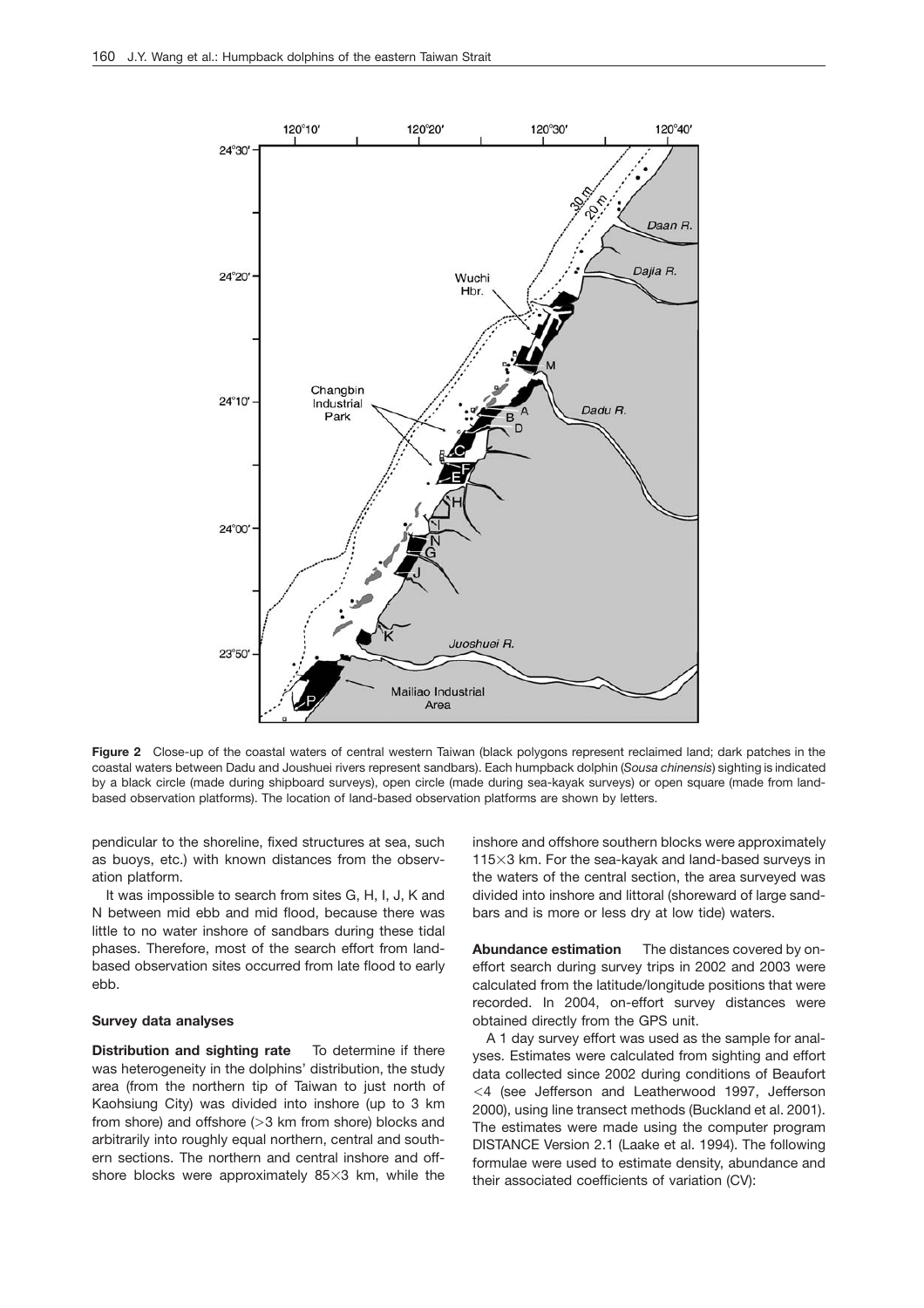$$
\hat{D} = \frac{n\hat{f}(0)\hat{E}(s)}{2L\hat{g}(0)}
$$

$$
\hat{N} = \frac{nt(0)E(S)A}{2L\hat{g}(0)}
$$

ˆ ˆ *nf*(0)*E*(*s*)*<sup>A</sup> <sup>N</sup>*ˆ<sup>s</sup> <sup>2</sup>*Lg*<sup>ˆ</sup> (0)

$$
C\hat{V} = \sqrt{\frac{\text{var}(n)}{n^2} + \frac{\text{var}[\hat{f}(0)]}{[\hat{f}(0)]^2} + \frac{\text{var}[\hat{E}(s)]}{[\hat{E}(s)]^2} + \frac{\text{var}[\hat{g}(0)]}{[\hat{g}(0)]^2}}
$$

where  $D =$ density (of individuals), n=number of on-effort sightings, f(0)=trackline probability density at zero distance,  $E(s)$ =unbiased estimate of average group size, L= length of transect lines surveyed on effort,  $g(0)$ =trackline detection probability,  $N=$ abundance,  $A=$ size of the survey area, CV=coefficient of variation, and var=variance.

Because of the very small sample size of useable sightings available for analysis, we did not carry out any stratification. All available data from the useable sightings (from shipboard surveys only in ''inshore'' water as no sightings were made in the "offshore" waters: land- and kayak-based sightings were not included in these analyses) were pooled to calculate a single estimate of density and abundance for the population. Truncation distance was set at 600 m. Three models were tested to fit the perpendicular distance data, the Uniform, Hazard Rate and Half-Normal models. The most appropriate model was chosen, based on minimizing the value of Akaike's Information Criterion. We had no data available from this population to make an estimate of the detection probability of dolphin groups on the track line  $([g(0)]$ . However, for the very closely-related humpback dolphins of the Pearl River Estuary (PRE) population, Jefferson (2000) reported group dive time data and collected 71.8 h of independent observer data, and from this estimated that the detection probability was unity for that study. We therefore made the assumption that  $g(0)=1.0$  for the density and abundance calculations. A total of 19 (of 25) sightings that were made during shipboard surveys were used for estimating abundance.

#### **Results**

#### **Survey effort**

The total distance covered by on-effort search for dolphins during shipboard surveys was 1792.7 km (the time spent was 124.8 h). Of the distance searched, 614.9 km and 1177.8 km were conducted in offshore and inshore waters, respectively. Using a sea-kayak, eight survey trips were made, comprising 19.9 h of search time and covering 107.7 km of inshore (42.8 km) and littoral (64.9 km) waters of central western Taiwan. From landbased sites, 46 observation periods totalling 22.0 observer hours were spent searching for dolphins (14.7 observer hours and 7.3 observer hours were conducted in inshore and littoral waters, respectively).

#### **Dolphin sightings**

A total of 35 humpback dolphin sightings were recorded from fishing boats, sea-kayak and land-based observation sites and all sightings were made in the waters of the central inshore block (Figure 2). Of these, 25 sightings were made during shipboard surveys, but only 19 were during on-effort search in Beaufort Sea State  $<$  4. Only one sighting was made from the sea-kayak and it was near land-base observation site D. From land-based observation sites, nine sightings were recorded and all were in inshore waters that were not blocked from the open ocean by sandbars (none were observed in littoral waters shoreward of large sandbars).

Although the number of sightings was limited, the frequency distribution of the perpendicular distances with respect to the track line (Figure 3) was broadly similar to that for the PRE dolphins found by Jefferson (2000). This suggests that the detectability of the dolphins was similar for these two populations.

The sighting rate from shipboard surveys in the central inshore block was 0.37 sightings/10 km and 2.53 dolphins were observed per 10 km. For the sea-kayak survey, the sighting rate was 0.23 and 2.33 dolphins per 10 km (but note only a single sighting was made from the sea-kayak). From land-based observation sites, the sighting rate was 0.61 sightings per observer hour and 3.27 dolphins were observed per observer hour for the central inshore block (no dolphins were observed in littoral waters). See Tables 1 and 2 for summary of all blocks.

The distance from shore (note: for the purposes of this study, "shore" was defined as any piece of land that remained dry at high tide, so in some areas, large sandbars represented ''shore'') of each sighting was calculated using the initial dolphin sighting position and the position of the nearest point of shore (for at-sea sightings) or estimated directly (if sightings were made from land-based observation sites). The mean distance of the initial sighting positions of dolphins from shore was 0.9 km (SD=0.45, n=35). Dolphins were as close as 150 m from shore (swimming along a concrete breakwall) and none were observed beyond 2.0 km. However, some dolphins were observed to swim to within tens of metres from shore after the initial sighting.



**Figure 3** Frequency distribution of the perpendicular distances of sightings (relative to the track lines) for the Indo-Pacific humpback dolphins (*Sousa chinensis*) of the eastern Taiwan Strait (based on 19 sightings that were made from shipboard surveys in Beaufort Sea State 3 or less).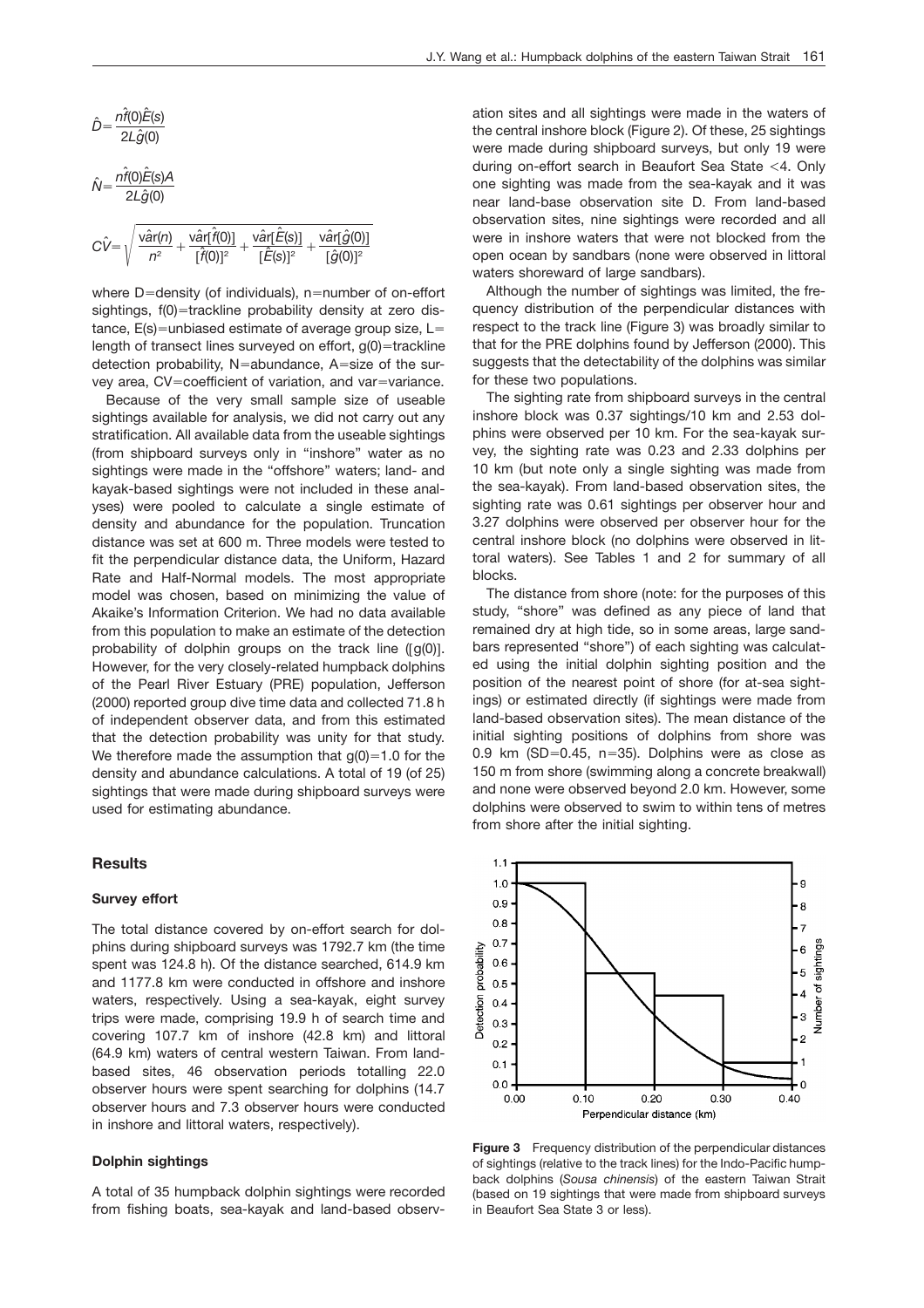**Table 1** For each of the northern, central and southern offshore and inshore blocks, the sightings (top value) and dolphins (middle value) per 10 km and shipboard survey effort in kilometres (bottom value) are shown.

|          | Offshore | Inshore |  |
|----------|----------|---------|--|
| Northern | 0.00     | 0.00    |  |
|          | 0.00     | 0.00    |  |
|          | 242.99   | 324.64  |  |
| Central  | 0.00     | 0.37    |  |
|          | 0.00     | 2.53    |  |
|          | 220.60   | 489.78  |  |
| Southern | 0.00     | 0.00    |  |
|          | 0.00     | 0.00    |  |
|          | 151.26   | 363.38  |  |

**Table 2** For the inshore and littoral waters of central western Taiwan, the sightings (top value) and dolphins (middle value) per 10 km (for sea-kayak surveys) or per observer hour (for landbased surveys) and survey effort (bottom values) are shown.

|                    |      |      | Inshore Littoral Total effort |
|--------------------|------|------|-------------------------------|
| Sea-kayak survevs  | 0.23 | 0.00 |                               |
|                    | 2.33 | 0.00 |                               |
|                    | 42.8 | 64.9 | 107.7 km                      |
| Land-based surveys | 0.61 | 0.00 |                               |
|                    | 3.27 | 0.00 |                               |
|                    | 14.7 | 7.3  | 22.0 observer hours           |

The survey effort for the sea-kayak surveys is measured as kilometres of water searched and for the land-based surveys, in observer hours of search time.

The sea surface temperature measured when dolphins were sighted varied from 23.9 to 29.6 $^{\circ}$ C (mean=27.16 $^{\circ}$ C,  $SD = 2.15$ , n=10). The water depth at the location where the dolphins were first observed varied between 2.5 m and 24.8 m (mean=8.79, SD=6.05, n=20; all depths were measured using an echo-sounder). However, some dolphins entered water that was as shallow as 1.5 m.

#### **Abundance and density estimates**

Only 19 of the 25 sightings from the shipboard surveys were made on-effort and in adequate marine and weather conditions. The range of the population was estimated to be 515 km2. This was based on the locations of the sightings made during the study and also including the Houlong River estuary, the next sizeable river system to the north and to the Waishanding Zhou sandbar (a large physical barrier to dolphin movement) to the south. It was also assumed that the dolphins could be found further from shore (possibly out to approx. 3 km), even though so far, no sightings have been made more than 2 km from shore.

Based on the distributional area above, the estimated abundance of this population was made using the Half-Normal model, with a Hermite adjustment. The resulting estimate was 99 individuals  $(CV=51.6\%;$  lower and upper limits of the 95% confidence interval were 37 and 266, respectively) with a density of 19.3 dolphins per 100 km2. Although the present estimate has low precision, because of the limited number of sightings, it is clear that the population size is small.

# **Discussion**

### **Distribution**

The findings of the present study support the previous notion (Wang et al. 2004a) that the distribution of the eastern Taiwan Strait population (ETS) of Indo-Pacific humpback dolphins is highly restricted. The population inhabits the shallow waters (mostly  $<10$  m deep) within approximately 2 km from shore along a short (roughly 100 km in linear distance) stretch of coastline from Tongshiao (Miaoli County) to just north of Taixi (Yunlin County). However, the dolphins' distribution does not appear to include the littoral waters inside of large sandbars.

The main reason for the lack of dolphins in littoral waters may be the physical displacement of the dolphins by structures erected by the extensive oyster mariculture industry in the region. Becoming trapped at or near low tide, in the littoral zone inside of large sandbars, amongst the maze of mariculture structures and in a region where stranded cetaceans were, until recently, considered a protein windfall presents an obvious and direct danger to these animals. As such (and in comparison to most cetacean distributions), the distribution of the ETS population can best be described as more or less one-dimensional and resembles that of humpback dolphins off South Africa where a similar environment (small river estuaries entering a narrow stretch of shallow coastal waters along a linear coastline) exists (Saayman and Tayler 1979, Karczmarski et al. 2000). In contrast, the dolphins of the PRE population are found mainly in a single large indented river estuary (Jefferson and Hung 2004); therefore, their distribution is not linear.

The area occupied by the ETS population was estimated to be approximately 515 km<sup>2</sup> (assuming the "offshore" boundary to be 3 km from shore) and encompasses the estuaries of Dadu and Joushuei rivers (the two largest river systems of western Taiwan by size and water flow volume) and the outflow/harbour from the Changbin Industrial Park, which is served by several diverted smaller rivers and sewer systems. Dolphins appear to frequent these estuaries and the outflow/ harbour of the Changbin Industrial Park (Figure 2). This presumed distribution not only includes the locations of the sightings made in this study, but also the waters of the Houlong River estuary to the north and as far south as the Waishanding Zhou sandbar. The extensions beyond the locations of the sightings appeared to be reasonable buffers, given the estuarine habitat preference of humpback dolphins, the physical obstacle presented by the sandbar and some reported sightings near Long-Fung Harbour and the Houlong River mouth.

The waters from Kaohsiung City to approximately 20 km south of the Kaoping River have not been surveyed, but some limited surveys of inshore waters south of this region were conducted in 2000, with no sightings of Indo-Pacific humpback dolphins or any other species of cetaceans (Wang et al. 2001). A large portion of the coastal waters of southern Taiwan are different from those of the central region, being dominated by rocky shores, beaches of pebble, coarse sand or coral rubble, coral reefs (rather than soft substrates like fine sand and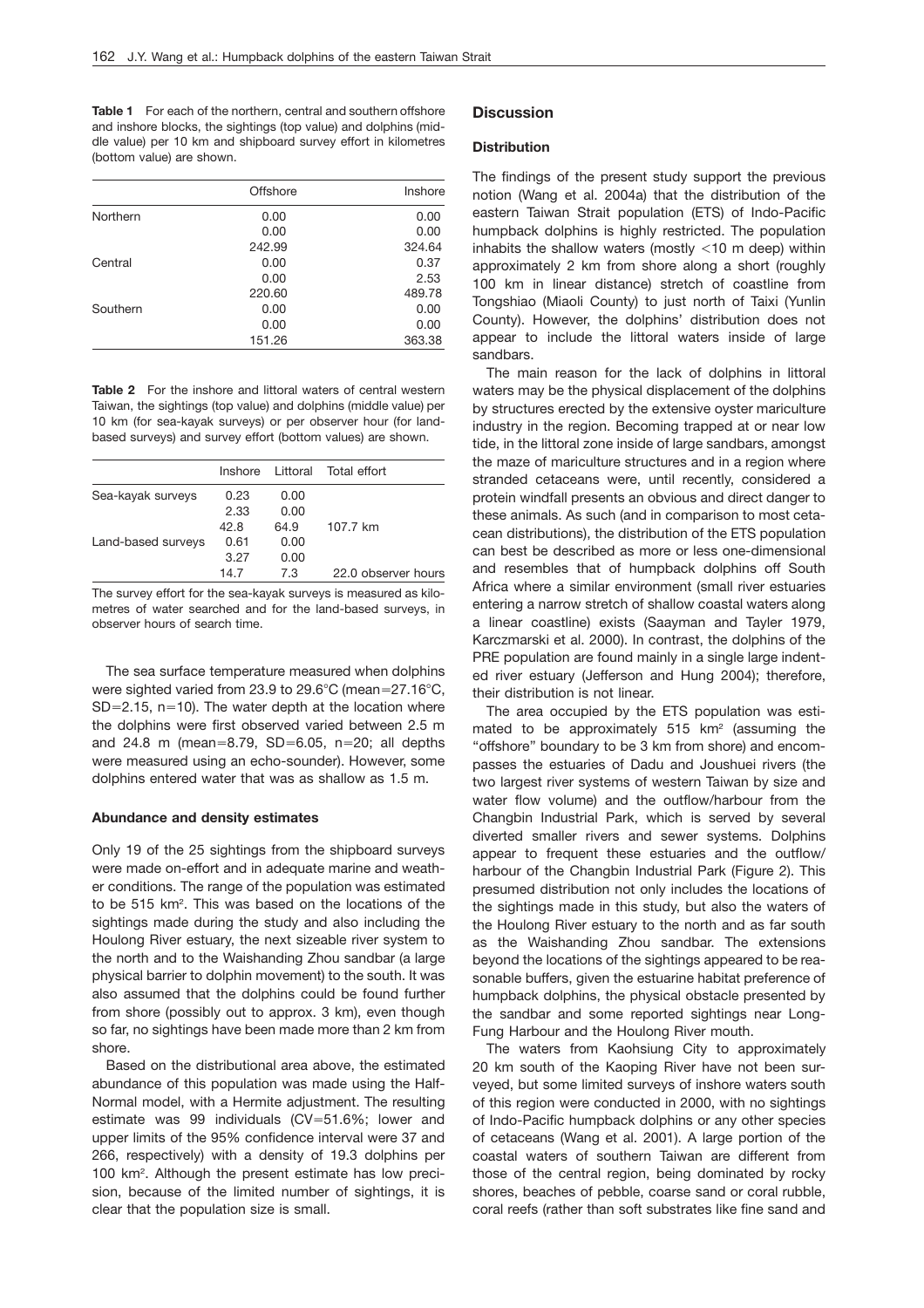mud) and small creeks feeding into coastal waters. Also, the influence of the Kuroshio Current, which has high clarity and salinity, is greater on the waters in southern and southwest Taiwan than in the central region. In and around the Kaoping River estuary (the largest river system in southwest Taiwan), we have heard of no reports of humpback dolphins by local coastal fishermen. Tung-Kang (situated near the mouth of the Kaoping River) is one of Taiwan's largest fishing ports, so boat traffic in that area is very high. During informal interviews, many local coastal fishermen (most of who have hunted and consumed small cetaceans in the past) reported to have seen white dolphins, but invariably directed us to central western Taiwan. We believe that the waters south of Kaohsiung City are not part of the normal distribution of the ETS population. Confirmed sightings of animals near Jiang-Jyun port (Tainan County, southwest Taiwan) and Fugang (Taitung County, southeast Taiwan) were made in October and July 2005, respectively. However, given the type of marine habitat found along eastern Taiwan (very narrow shelf with deep, high salinity, oceanic water), the Fugang sighting almost certainly represented a sick, dying or vagrant individual (dead and dying humpback dolphins of the PRE population have been found outside their normal distribution – S.K. Hung, Hong Kong Cetacean Research Project, unpublished data) and should not be considered presently to represent an extension of the distribution of this species. The Jiang-Jyun sighting was of a group of approximately 20 dolphins that were observed close to the port's breakwall and then chased by local coast guards away from shore, hoping to prevent the dolphins from stranding. The waters of Tainan County appear to possess suitable habitat for the species, so it is uncertain why this was the first report of the species there (note: a highly decomposed carcass was found on a beach near Chigu, Tainan County in April 2005). It may be due to a combination of inadequate survey effort and low density and abundance of animals in the area. Clearly, more research is needed to understand the animals' distribution patterns in this area, but nevertheless, humpback dolphins do not appear to be as common in the waters of Tainan County as in the main distribution identified above.

Given the limitations of the present surveys, seasonal variations in distribution could not be examined. The present study was conducted only during spring and summer months, so it is uncertain whether some or any of the animals move out of this main area during other months. However, local recreational and commercial fishermen claim to see the animals year round, especially in and near the Dadu River estuary. In addition, the captains of our survey vessels fish for grey mullet (*Mugil cephalus*) during the winter months and report that humpback dolphins are often seen next to their nets during this season.

The limited data on water depth and sea surface temperature recorded during dolphin sightings are consistent with information in Ross et al. (1994), in that most sightings were made in water depths of 20 m or less and the water temperatures were within the reported range (some dolphins can swim into waters as shallow as 1.5 m). Only two sightings were in water deeper than 20 m. These were recorded just outside the breakwalls of the massive

Formosa Plastics Group's Mailiao industrial area and the coal-fired power plant on the north shore of the Dadu River mouth, where dredging of the sea floor or physical alteration of current flow has artificially deepened the water along the shoreline in small isolated areas. Excluding these exceptions, the coastal seabed in central western Taiwan is shallow, gently sloping and consists of soft substrates. The observations of dolphins in deep water close to shore should not be considered a natural phenomenon. The impact of an artificially deepened seafloor along the shoreline on the dolphins' ability to forage on bottom-dwelling fish is unknown and needs to be examined.

Although the sea surface temperatures are consistent with previous reports, the reported range is very wide  $(15-36^{\circ}C)$ , and the sea surface temperatures reported in this study only represent the conditions during the months in which surveys were conducted. Clearly, much more data are needed to determine if any relationship between sea surface temperature and dolphin distribution exists.

#### **Abundance**

The preliminary abundance estimate supports previous beliefs that this population is very small. However, the present estimate is imprecise, due to the limited number of sightings [approx. 60 sightings are recommended for estimation of f(0) to obtain a relatively precise estimate (Buckland et al. 2001)]. Also, there may be some concerns related to "heaping", as a result of the 10° sighting angle intervals. More surveys within the dolphins' main distribution are required to increase the number of sightings to address these issues.

Line transect estimates can be biased if dolphins respond to the survey vessel (avoidance or attraction) before they are detected by vessel observers. This can be an issue with some species of cetaceans (Würsig et al. 1998). However, humpback dolphins generally do not ride bow waves, and Jefferson (2000) examined this potential problem in detail for the PRE humpback dolphins. He found no evidence of a significant bias, and dolphins in Taiwan appear to be very similar in their behaviour. Therefore, this is not considered to be a significant issue in this study. However, we recognize that this is an assumption not based on empirical data from the population of interest. If dolphins are, in fact, responding to the survey vessel before detection, then this would cause a bias (in either direction) in resulting density and abundance estimates. This is an issue that should be examined in more detail in the future.

Transect line placement in this study used a design with major transect lines parallel to the coast. Although this is not necessarily the most ideal design, it was required for logistical reasons. In practice, because we did not extrapolate densities from surveyed areas to other areas, and we conducted effort relatively evenly throughout the study area, any disparity of sighting rates between the inshore and offshore lines will only affect the estimates of variance (causing an overestimate) and should not bias the point estimates of abundance and density.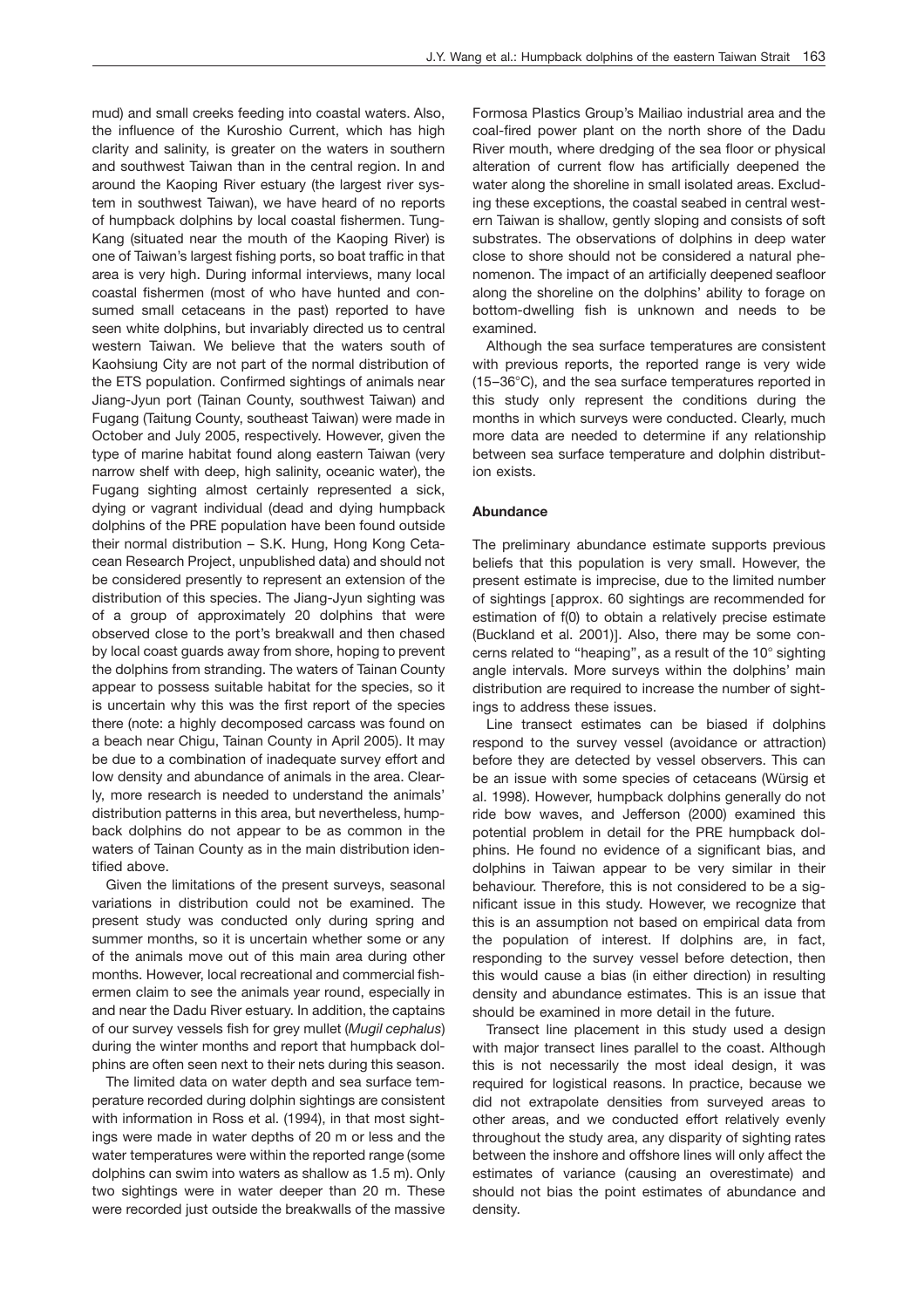As is done in many line transect studies of cetaceans, we have assumed that  $q(0)=1$  in this study. However, we have some empirical basis for doing so, based on studies of a nearby population of the same species in Hong Kong (Jefferson 2000). Nonetheless, we recognize this as a shortcoming of this study, and if dolphins are in fact being missed on the track line, this would result in an underestimation of abundance. Future work should address this issue more thoroughly.

Since 2002, 45 recognisable individuals have been photographed from this population and we estimate, roughly, that another 15–20 dolphins were observed, but did not possess distinct markings (e.g., calves and other young individuals). There is also likely to be a small, but unknown, number of dolphins that have not been photographed yet. After only three seasons of collecting such information and photographs, the number of novel, distinctly marked individuals fell below the number of recognisable individuals that had been observed in previous years, suggesting that most of the recognisable members of the population had already been identified (J.Y. Wang, FormosaCetus Research and Conservation Group, unpublished data). These data are in general agreement with the present abundance estimate based on the line transect analyses that the population is very small and is likely to be only around 100 individuals.

Capture-recapture analysis of photographically-identified individuals is another common approach to estimating abundance and this study is underway. Combined, the two approaches to estimating abundance (especially with increased datasets) should improve estimation of the population size. Nevertheless, there is little doubt that the population is small, even at the upper end of the uncertainty of the estimate.

#### **Population comparisons**

It is instructive to compare abundance and density of the ETS population to those of other known populations within Chinese waters (see Jefferson and Hung 2004). Only two others have comparable information. The closest population, geographically, is that of the Jiulong River estuary (JRE) and adjacent waters of Xiamen and the Chinmen Islands (Liu and Huang 2000). The range size of this population is not well known, but is probably several hundred square kilometres. Abundance has been preliminarily estimated at 80 individuals  $(CV=108\%),$ which if correct, would put it at a similar size to the ETS population (Jefferson and Hung 2004). The JRE population also faces threats that are similar to those of the ETS population.

Further south, there is a well-studied population that inhabits the waters of Hong Kong, Macau and the PRE (see Jefferson 2000). This population inhabits an area of  $>1800$  km<sup>2</sup> and numbers approximately 1500 individuals (Jefferson and Hung 2004). The ETS population distribution is estimated to be -29% of that of the PRE population, while its abundance is more than an order of magnitude less (99 vs. 1500). Most recent estimates of density in the PRE population varied from 60 to 280 individuals per 100 km2 for high density areas, 15 to 50 in medium density regions and  $<$ 10 in low density, or what are considered ''marginal'' habitat, areas (T.A. Jefferson,

Southwest Fisheries Science Centre, unpublished data). The ETS population density of 19.3 individuals per 100 km<sup>2</sup> is at the lower end of the PRE medium density areas, suggesting that densities in Taiwan are fairly low.

#### **Conservation issues**

This population was unlikely to have ever been a large or widely-distributed population like the PRE population. But the extent of the historic distribution, abundance and density of the ETS population are unlikely to be known. However, given the present degraded state of the coastal and estuarine waters of western Taiwan, it is very reasonable to assume the population's distribution, abundance and density was considerably greater prior to the heavy and rapid destruction of the coastline, increased pollution and other human activities (especially coastal fisheries) in and around these waters over the last two to three decades. The information from this study clearly confirms that initial concerns for these dolphins (Wang et al. 2004a) were warranted. High vulnerability to threats of any kind is a predisposition of any small population (especially species that are long-lived and have low reproductive output, such as these dolphins). Within the distribution of the ETS population, there is a plethora of anthropogenic threats (Wang et al. 2004b). Moreover, many new development projects (which will further degrade the inshore waters of central western Taiwan) are being proposed or have begun. However, there has been no progress in mitigating any of the existing threats to these dolphins. A panel of international experts, who met to discuss this population in 2004 stated clearly that "[in] the immediate term, it is crucial to provide as much protection as possible to the surviving animals in this population'' (Wang et al. 2004c). Thus far, existing local conservation and environmental protection policies, legal protection (the highest level of protection under the Wildlife Conservation Act in Taiwan has been given to humpback dolphins) and enforcement appear to be failing this population of humpback dolphins. Economic development projects that are destructive to the environment have taken priority over the conservation of these legallyprotected dolphins, other wildlife and their habitats. Continuing on this trajectory and with the present mindset will lead down the same road to imminent extinction much like the baiji or Yangtze River dolphin, *Lipotes vexillifer*. In only a little more than a decade since the baiji was estimated to be numbering approximately 100 or less (see Zhang et al. 2003, Dudgeon 2005), the species has become functionally extinct (see Turvey et al. 2007). Without effective and precautionary *in situ* conservation efforts for the ETS population of humpback dolphins, their continued existence in the coastal waters of western Taiwan is unlikely.

Applying the revised IUCN Red List criteria (IUCN 2001) to the best information available, the ETS population would satisfy the category of "Critically Endangered" under C2a (ii) [i.e., there are less than 250 mature individuals), a continuing decline in the number of mature individuals can be projected (given the continuing degradation of their habitat and a lack of mitigation of other serious threats) and at least 90% of the mature individuals are found in one population]. This category repre